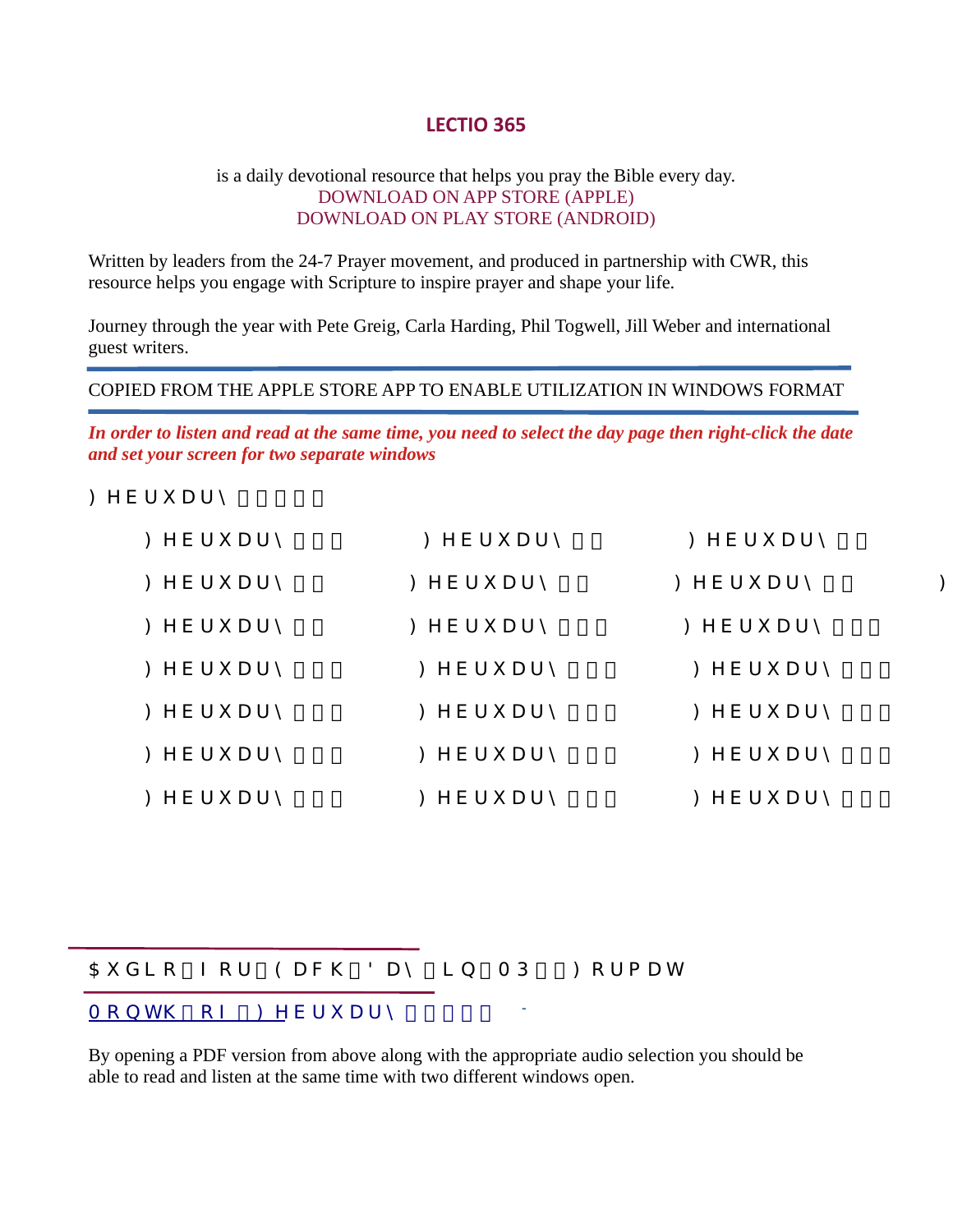# [February 01 2021 \(click for audio\)](https://drive.google.com/file/d/1sd0LQb6DoJr9RHfnOMo-Te5hJuqpy4VQ/view?usp=sharing)

SHALOM

Today is Monday the first of February and we are continuing to meditate on the beatitudes, the blessings that lay the foundation for Jesus' transformative message, known as 'the Sermon on the Mount'.

Together we are exploring some of the ways that Jesus taught and embodied each of the beatitudes, and how we can follow him and live in a radically different way.

# Pause

As I enter prayer now, I pause to be still; to breathe slowly; to re-center my scattered senses upon the presence of God.

# Pause and Pray

# Prayer of Approach

God of every blessing, in this new season I invite You to shape my soul with Your words and inspire my life through Your works. Teach me to walk in the way of blessing.

# Rejoice and Reflect

I rejoice that God is high over and above everything today, joining with the ancient praise of all God's people in the words of Psalm 29.

'The voice of the Lord twists mighty oaks and strips the forests bare. In his Temple everyone shouts, "Glory!" The Lord rules over the floodwaters. The Lord reigns as king forever. The Lord gives his people strength. The Lord blesses them with peace.' Psalm 29: 9-11

Today, as I approach the end of this season of reflection on the beatitudes, I am focusing on one that is particularly meaningful in a divided and broken world.

'Now when Jesus saw the crowds, he went up on a mountainside and sat down. His disciples came to him, and he began to teach them… He said: Blessed are the peacemakers, for they will be called children of God.'

Matthew 5: 1-2,9

When I read or hear the word 'peace', I tend to think about the absence of war and conflict, or the absence of busyness and noise. However, the Hebrew word for peace is 'shalom', and it means a whole lot more than this.

Shalom is about well being and health, wholeness and completeness. Shalom means restoring life to all it is meant to be. William Barclay writes that shalom means "everything that makes for humankind's greatest good."\*

\*William Barclay, Daily Study Bible, vol 1, p.108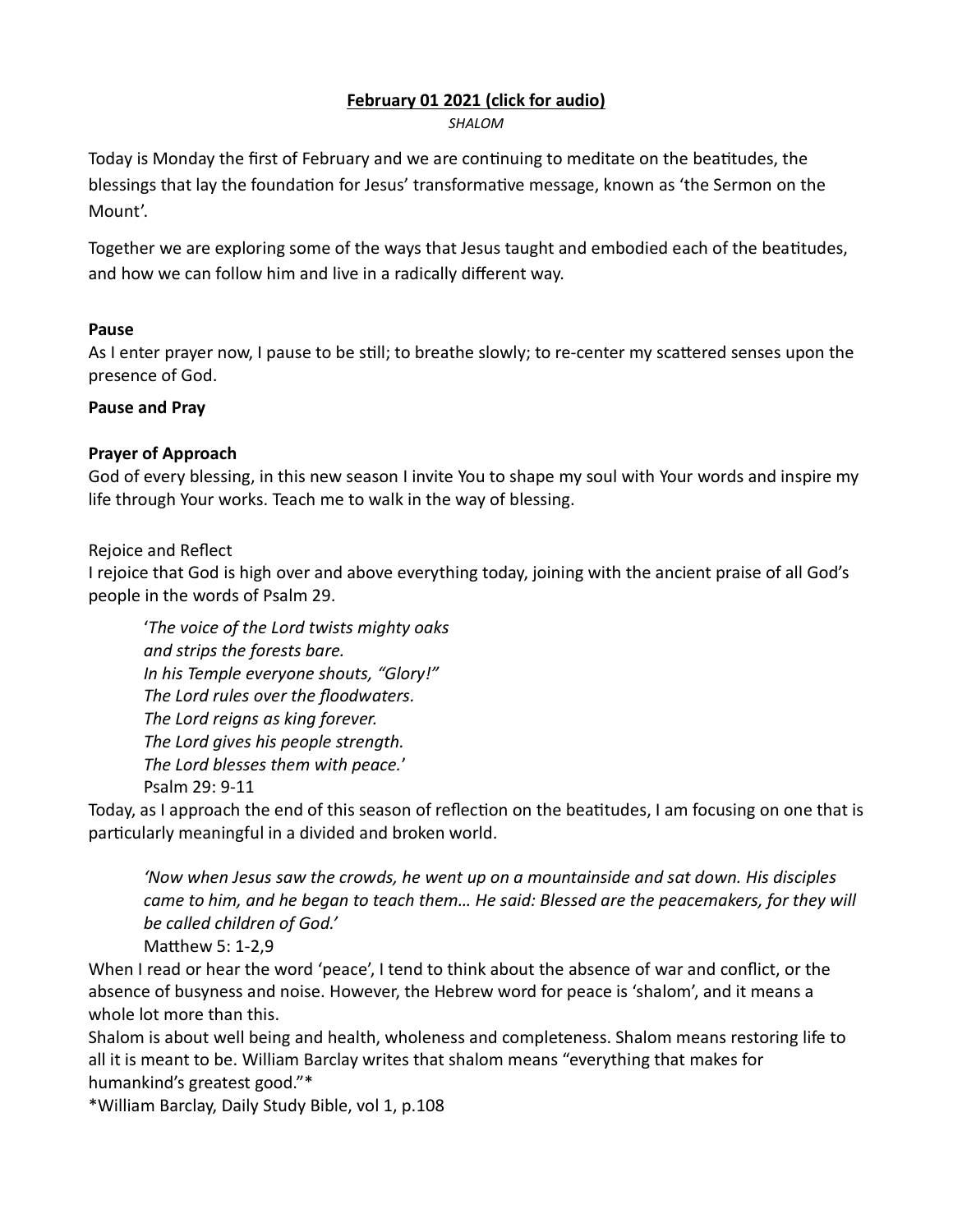Hebrew speakers sometimes greet their friends with the phrase, 'Mah Shalomcha?' (male) or 'Mah Shalomech?' (female), which literally means 'How is your shalom?' How is your peace? How is your completeness?

# Ask

I imagine Jesus standing before me now, asking me this question - 'Mah shalomcha?' How is my peace? How is my completeness? I take a few moments to talk with him about this.

# Pause and pray

I allow my mind to wander for a few moments, naming people and places I know that lack peace. In faith, I bless each of them in turn, in the name of Jesus… Peace be with you. Shalom be with you. Be made whole.

# Pause and pray

# Yield

As I return to the passage, I imagine myself amongst the crowd listening intently as Jesus makes this revolutionary statement... and I yield to it in my life.

'Now when Jesus saw the crowds, he went up on a mountainside and sat down. His disciples came to him, and he began to teach them… He said: Blessed are the peacemakers, for they will be called children of God.' Matthew 5: 1-2,9 (NIV UK)

When Jesus says that peacemakers will be called children of God, he isn't making a statement about their status, but about their character. It's not that those who make peace will become children of God, but that those who make peace are like God. Like Father, like children.

# Pause and pray

# Yielding prayer

Jesus, Prince of Peace, in you all things hold together (Colossians 1:17). In you all things find their place and their purpose. In you, all things are made holy and whole, they are made complete. Including me. I yield to you and I receive your blessing, your call to me to go and make peace.

# Yielding promise

And now, as I prepare to take this time of prayer into the coming day, the Lord who loves me says in Psalm 29 that he 'reigns as king forever, [He] gives [me] strength, [and He] blesses [me] with peace' (Psalm 29:10-11 NLT).

# Closing Prayer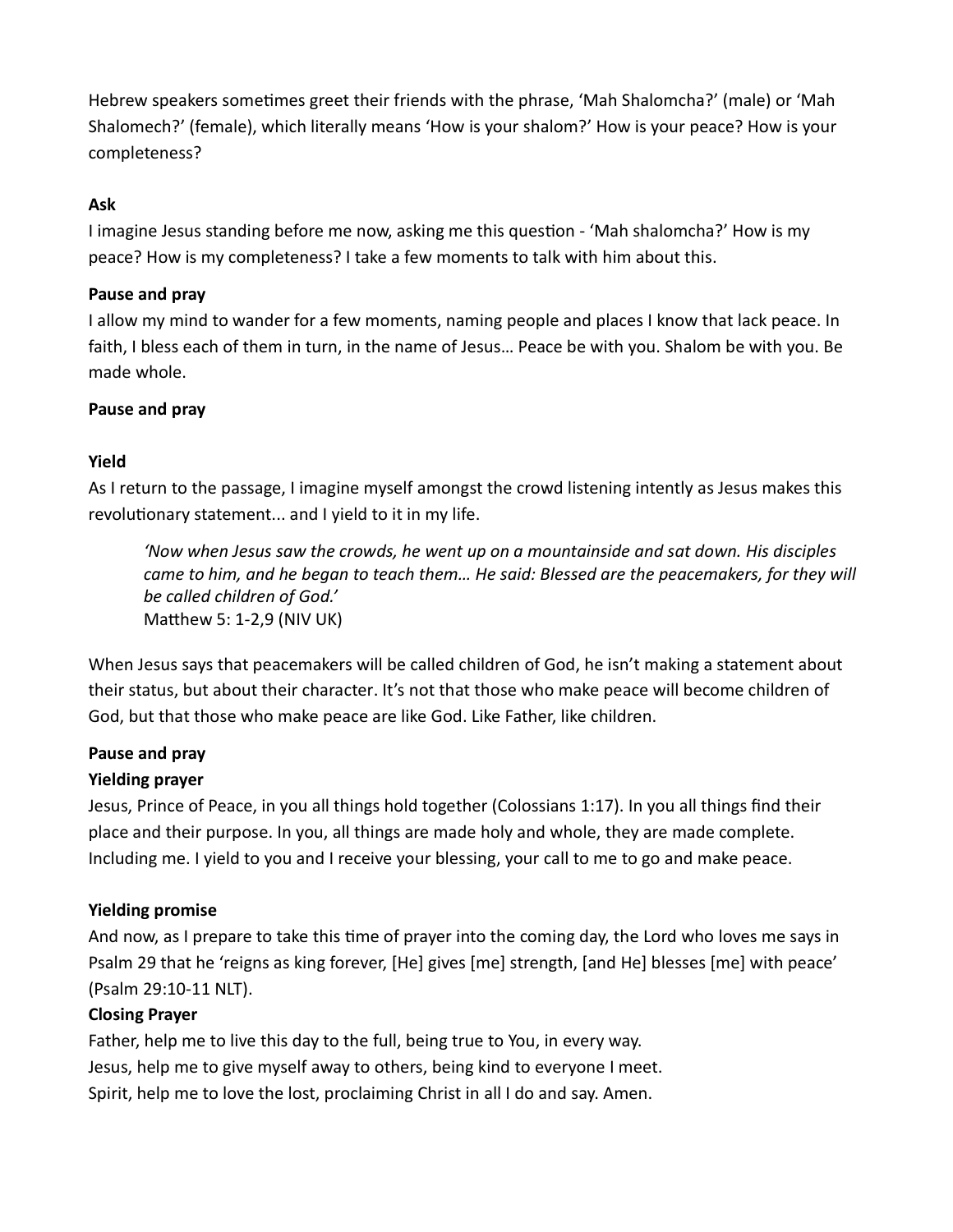# [February 02 2021 \(click for audio\)](https://drive.google.com/file/d/1psNeybpwCj3NrJaD_9xJIKtQYmBGPUEf/view?usp=sharing)

Peace With Myself

Today is Tuesday the  $2<sup>nd</sup>$  of February, and we are continuing to meditate on the beatitudes; the blessings that lay the foundation for Jesus' transformative message, known as 'the Sermon on the Mount'.

Together we are exploring some of the ways that Jesus taught and embodied each of the beatitudes, and how we can follow him and live in a radically different way.

#### Pause

As I enter prayer now, I pause to be still; to breathe slowly; to re-center my scattered senses upon the presence of God.

#### Pause and pray

#### Prayer of approach

God of every blessing, in this new season I invite You to shape my soul with Your words and inspire my life through Your works. Teach me to walk in the way of blessing.

#### Rejoice and Reflect

I rejoice that in God, all of my needs are met today, joining with the ancient praise of all God's people in the words of Psalm 23.

The Lord is my shepherd; I have all that I need. He lets me rest in green meadows; He leads me beside peaceful streams. He renews my strength. He guides me along right paths, bringing honor to his name. Psalm 23:1-3 (NLT)

Today, I am continuing to reflect on ways that Jesus demonstrated and taught about peacemaking. I want to learn more about being a peacemaker for others, but first, I need to learn more about how to receive Christ as the peacemaker in my own life. I begin by reflecting on an event that took place shortly after Jesus had been resurrected from the dead.

On the evening of that first day of the week, when the disciples were together, with the doors locked for fear of the Jewish leaders, Jesus came and stood among them and said, 'Peace be with you!' After he said this, he showed them his hands and side. The disciples were overjoyed when they saw the Lord.

Again Jesus said, 'Peace be with you! As the Father has sent me, I am sending you.' John 20:19-21 (NIV UK)

The disciples were confused about what was happening and they were afraid about what might happen to them, so they found a place to hide and they locked the doors.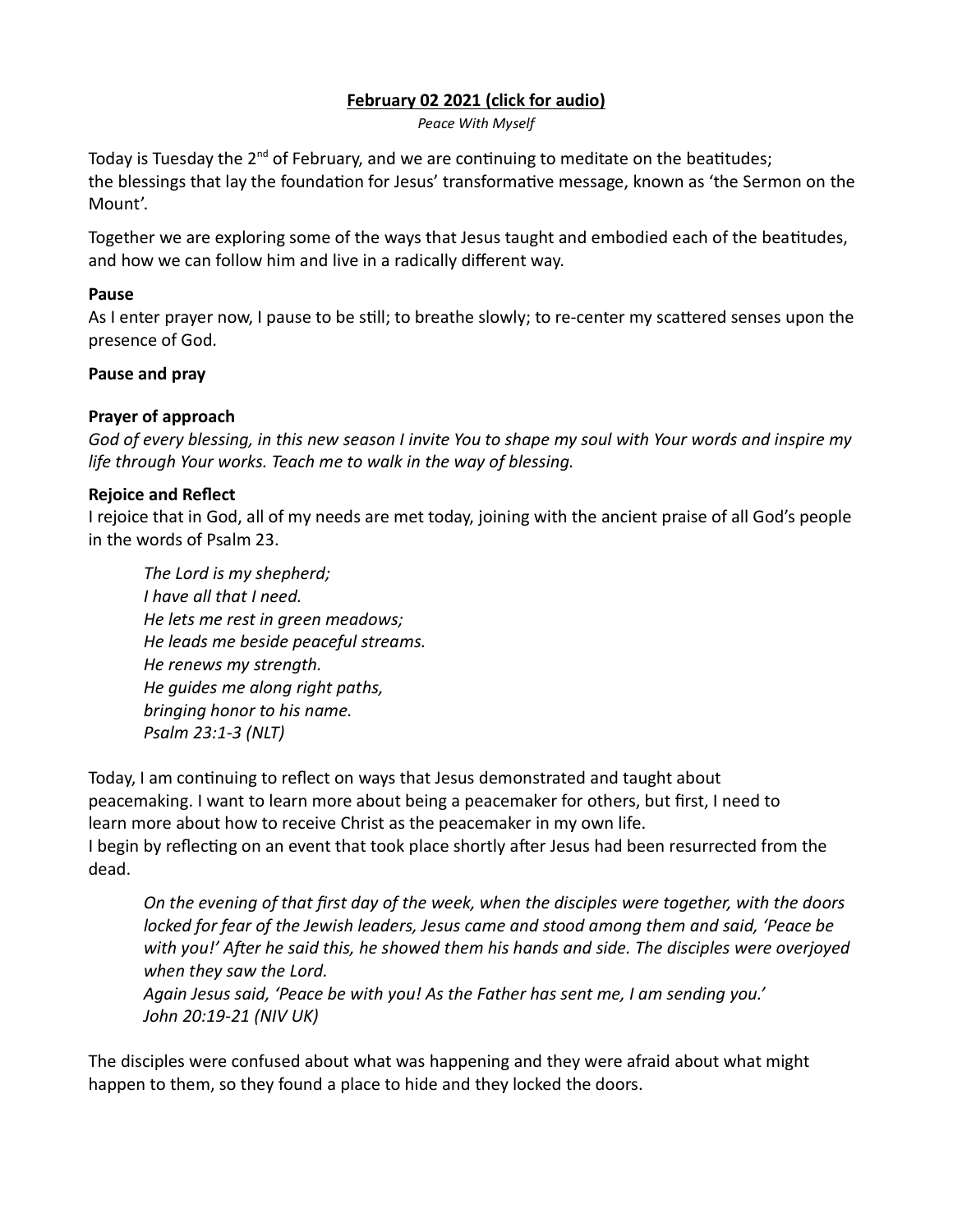In a similar way, when I am confused and afraid I often try to lock the doors of my life. I hide what I'm feeling, and I try to hide *from these* feelings. On the outside I may seem OK, but on the inside I am anything but OK.

John writes that Jesus 'came and stood among them'. Nobody let him in, and the locked doors didn't keep him out. As he looked around the room, into the fearful faces of his friends, he said these incredible words, 'peace be with you.' And then he said to them once again, 'peace be with you.'

# Ask

I think about the rooms in my life, the places where I hide my confusion and the things that I am afraid of. I imagine Jesus coming and standing there too. He looks at me and speaks those powerful words of blessing, 'peace be with you!' And then once again… 'peace be with you.'

#### Pause and pray

I think about those who are suffering terribly with all kinds of fear and trauma today. I ask you Jesus, Prince of Peace, to come and stand beside them. Be with them. I speak blessing over them in your name... Peace be with you.

#### Pause and pray

#### Yield

As I return to the passage, I open my ears to hear Your Word, and my heart to yield to Your will once again.

'On the evening of that first day of the week, when the disciples were together, with the doors locked for fear of the Jewish leaders, Jesus came and stood among them and said, 'Peace be with you!' After he said this, he showed them his hands and side. The disciples were overjoyed when they saw the Lord.

Again Jesus said, 'Peace be with you! As the Father has sent me, I am sending you.' John 20:19-21 (NIV UK)

This scene reminds me of the ancient blessing found in the book of Numbers. As I read it now, I open my ears to hear the words, and my heart to receive them.

'The Lord bless you and keep you; The Lord make his face shine on you and be gracious to you; The Lord turn his face towards you and give you peace.' Numbers 6:24-26 (NIV UK)

#### Pause and pray

#### Yielding prayer

Prince of Peace, I yield myself to you today. Keep me with you, Lord. Make your face shine upon me and be gracious to me, Lord. Turn your face towards me, Lord. And give me peace, Lord.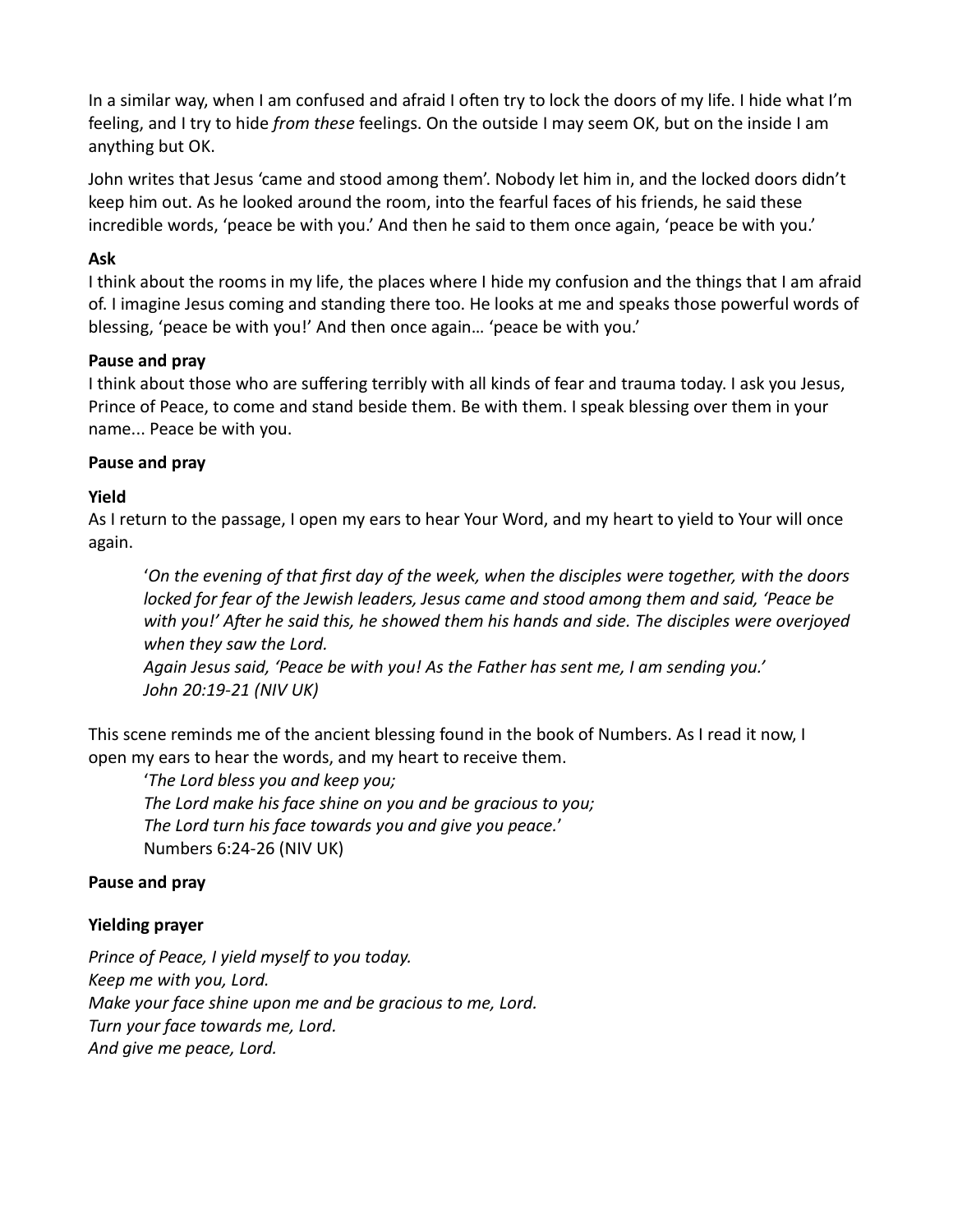# Yielding promise

And now, as I prepare to take this time of prayer into the coming day, the Lord who loves me says in Psalm 23 that, ultimately, he will '[let] me rest in green meadows; [and lead] me beside peaceful streams.' Psalm 23:2

# Closing Prayer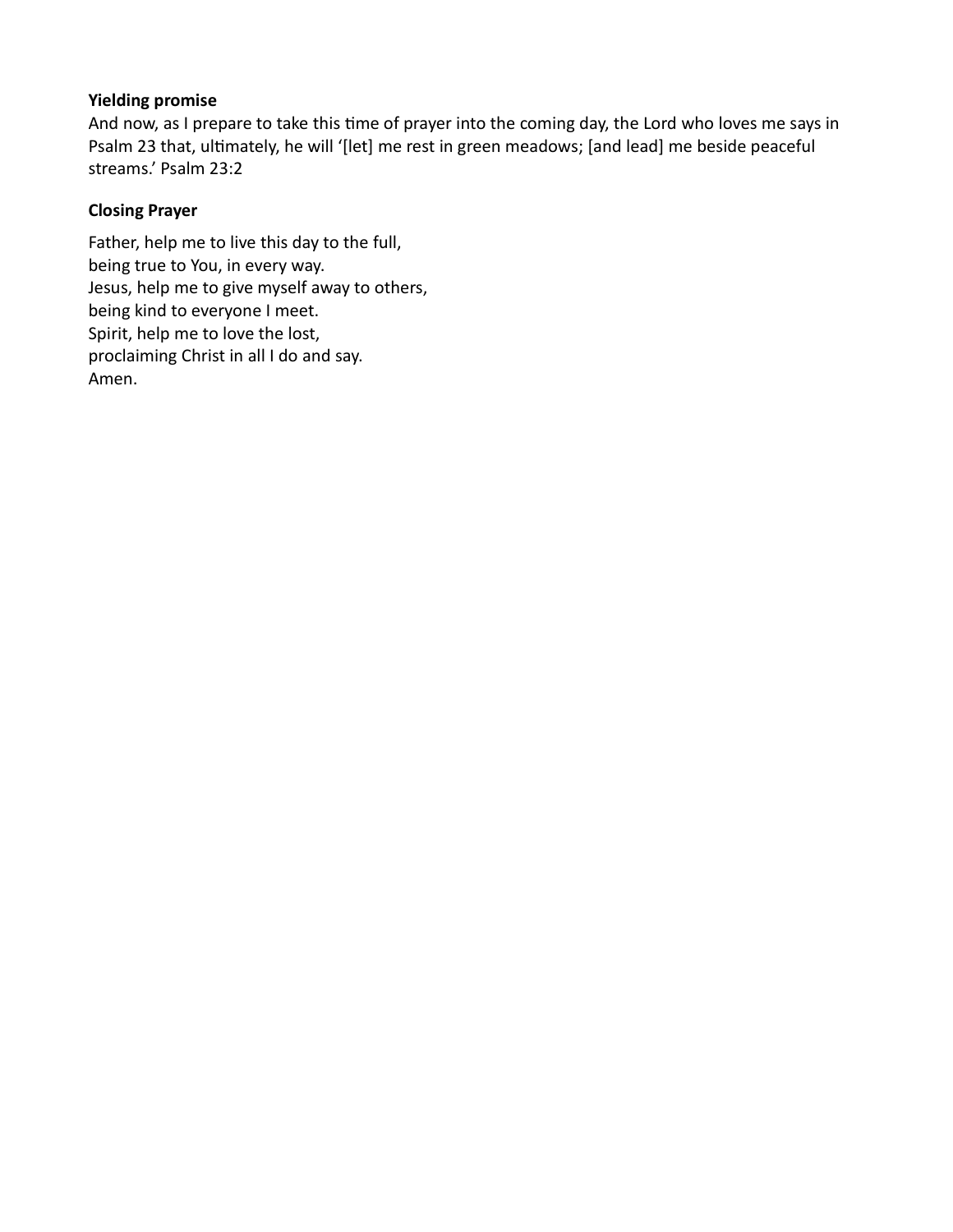#### [February 03 2021 \(click for audio\)](https://drive.google.com/file/d/1fAZLWhxfgPSnecKuyzVReiO_a_B1tTdL/view?usp=sharing)

Keeping The Peace

Today is Wednesday the  $3<sup>rd</sup>$  of February, and we are continuing to meditate on the beatitudes; the blessings that lay the foundation for Jesus' transformative message, known as 'the Sermon on the Mount'.

Together we are exploring some of the ways that Jesus taught and embodied each of the beatitudes, and how we can follow him and live in a radically different way.

#### Pause

As I enter prayer now, I pause to be still; to breathe slowly; to re-center my scattered senses upon the presence of God.

#### Pause and pray

#### Prayer of approach

God of every blessing, in this new season I invite You to shape my soul with Your words and inspire my life through Your works. Teach me to walk in the way of blessing.

#### Rejoice and Reflect

I rejoice in God's extravagant blessings today, joining with the ancient praise of all God's people in the words of Psalm 133

How wonderful and pleasant it is when brothers live together in harmony! For harmony is as precious as the anointing oil that was poured over Aaron's head, that ran down his beard and onto the border of his robe. Harmony is as refreshing as the dew from Mount Hermon that falls on the mountains of Zion. And there the Lord has pronounced his blessing, even life everlasting. Psalm 133:1-3 (NLT)

Today, as I continue to reflect on what Jesus' taught and demonstrated about being peacemakers, I am focusing on his very practical advice about resolving conflict.

If your brother or sister sins, go and point out their fault, just between the two of you. If they listen to you, you have won them over. But if they will not listen, take one or two others along, so that "every matter may be established by the testimony of two or three witnesses." Matthew 18:15-16 (NIV UK)

Peacemaking sometimes means sorting things out. It sometimes means asking difficult questions and challenging bad behavior. 'Admonish one another with all wisdom,' writes the Apostle Paul (Colossians 3:16).

Appeasing people to keep them happy isn't peacemaking. Accommodating bad behavior., avoiding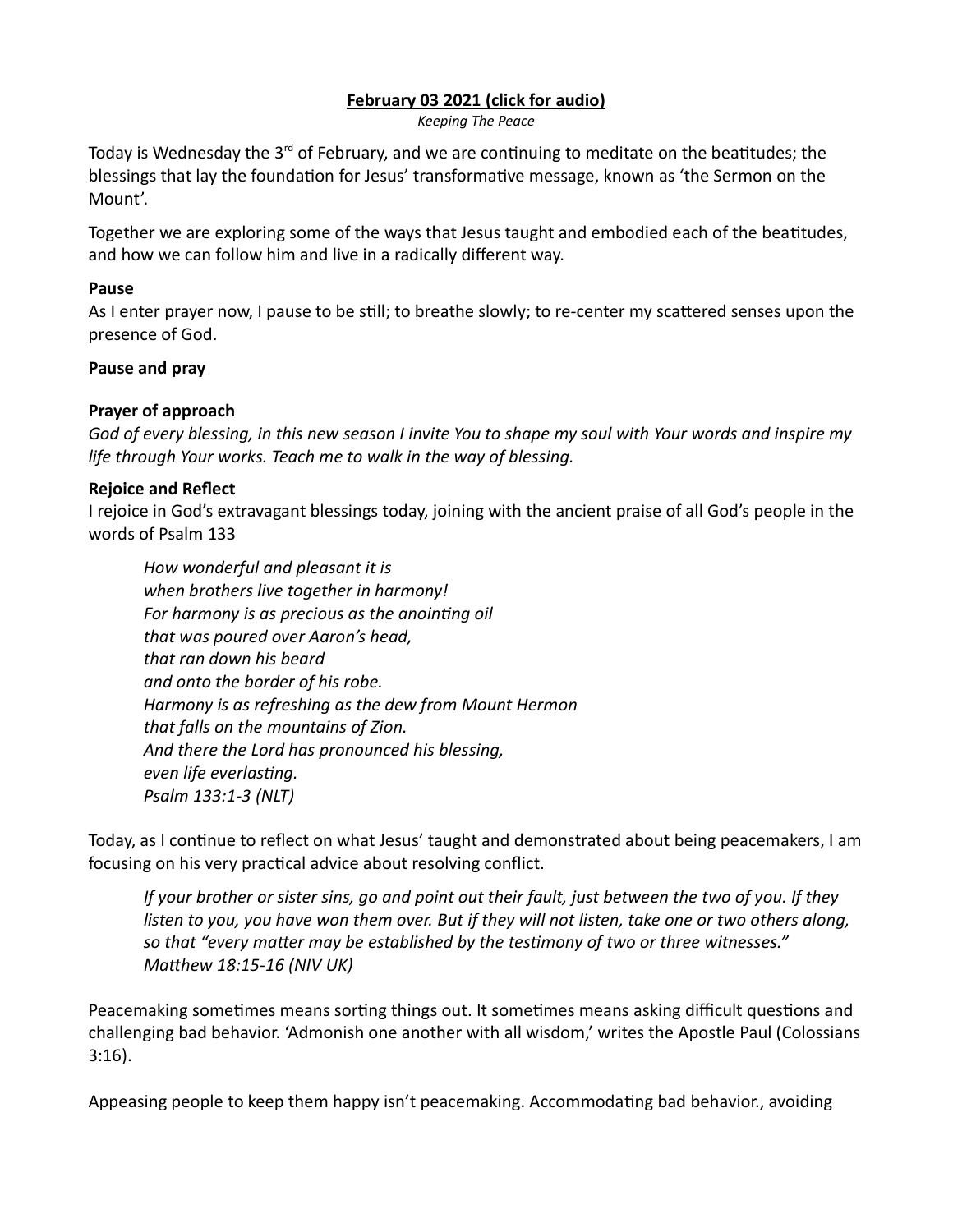confrontation, putting my head in the sand in the hope that 'the unpleasantness will all go away' isn't peacemaking.

The problem is, I don't really like sorting things out. I get embarrassed. I worry about saying the wrong thing and making things worse. I wonder if it's all my problem anyway. I feel intimidated. Most of the time, I'd rather just keep the peace... but maybe it isn't really peace at all?

# Ask

Holy Spirit, show me a relationship or a situation where I have been avoiding sorting something out, where I have been keeping the peace instead of making peace.

 I invite you to search me. Is there a 'plank' that I need to remove from my own eye before I go and speak to the person about the speck I think is in theirs? (Matthew 7:3)

# Pause and pray

While I may not have any *actual* enemies (Matthew 5:44), I can think of a few people who annoy me, people who have upset me, hurt me and offended me.

Jesus, help me to love them. And as I pray my best prayer for them now, I choose to bless them in your name... Peace be with you. Shalom be with you. Be made whole.

# Pause and pray

# Yield

As I return to the passage, I open my ears to hear your word, and my heart to yield to your will once again.

If your brother or sister sins, go and point out their fault, just between the two of you. If they listen to you, you have won them over. But if they will not listen, take one or two others along, so that "every matter may be established by the testimony of two or three witnesses." Matthew 18:15-16 (NIV UK)

The passage doesn't end there, of course. In the verses that follow, Jesus explains what to do when a person still doesn't listen, when a problem still isn't resolved.

Sadly, the very best efforts to make peace don't always end in peace.

The Apostle Paul acknowledges this and writes, 'If it is possible, as far as it depends on you, live at peace with everyone.' (Romans 12:18 NIV UK) If it is possible... meaning that sometimes it isn't possible to live at peace with everyone. My job, says Paul, is simply to do the best I can - to do everything that depends on me.

# Pause and pray

# Yielding Prayer

Jesus, Prince of Peace, I am deeply grateful that you love me as I am, but also that you don't leave me as I am. Because you love me, you admonish me, you don't let me get away with bad behavior., you discipline me... and I yield to it all again. Help me to become a little more like you in the way that I love others today.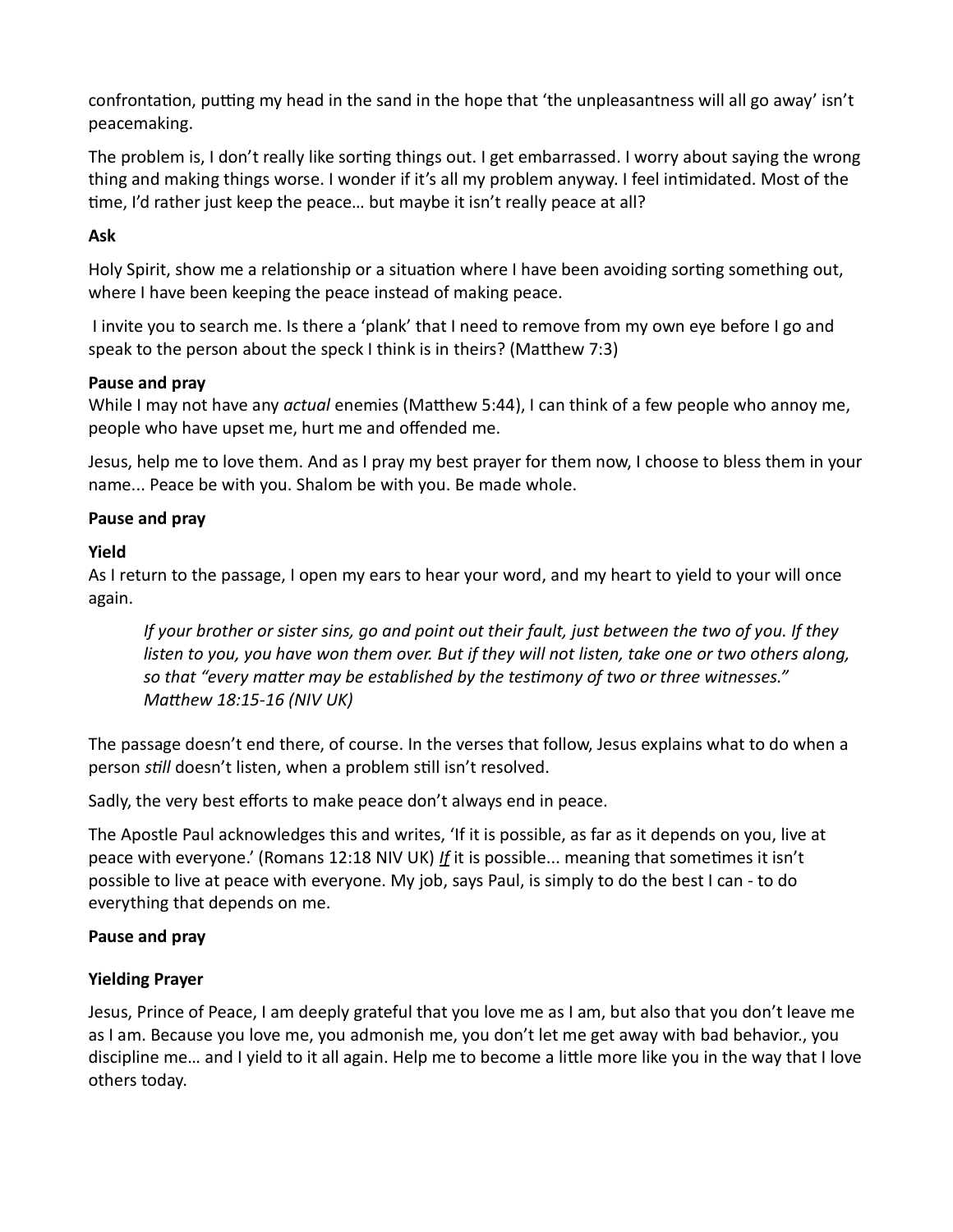# Yielding promise

And now, as I prepare to take this time of prayer into the coming day, the Lord who loves me says that 'as far as the east is from the west, so far has he removed our transgressions from us.' Psalm (103:12)

# Closing Prayer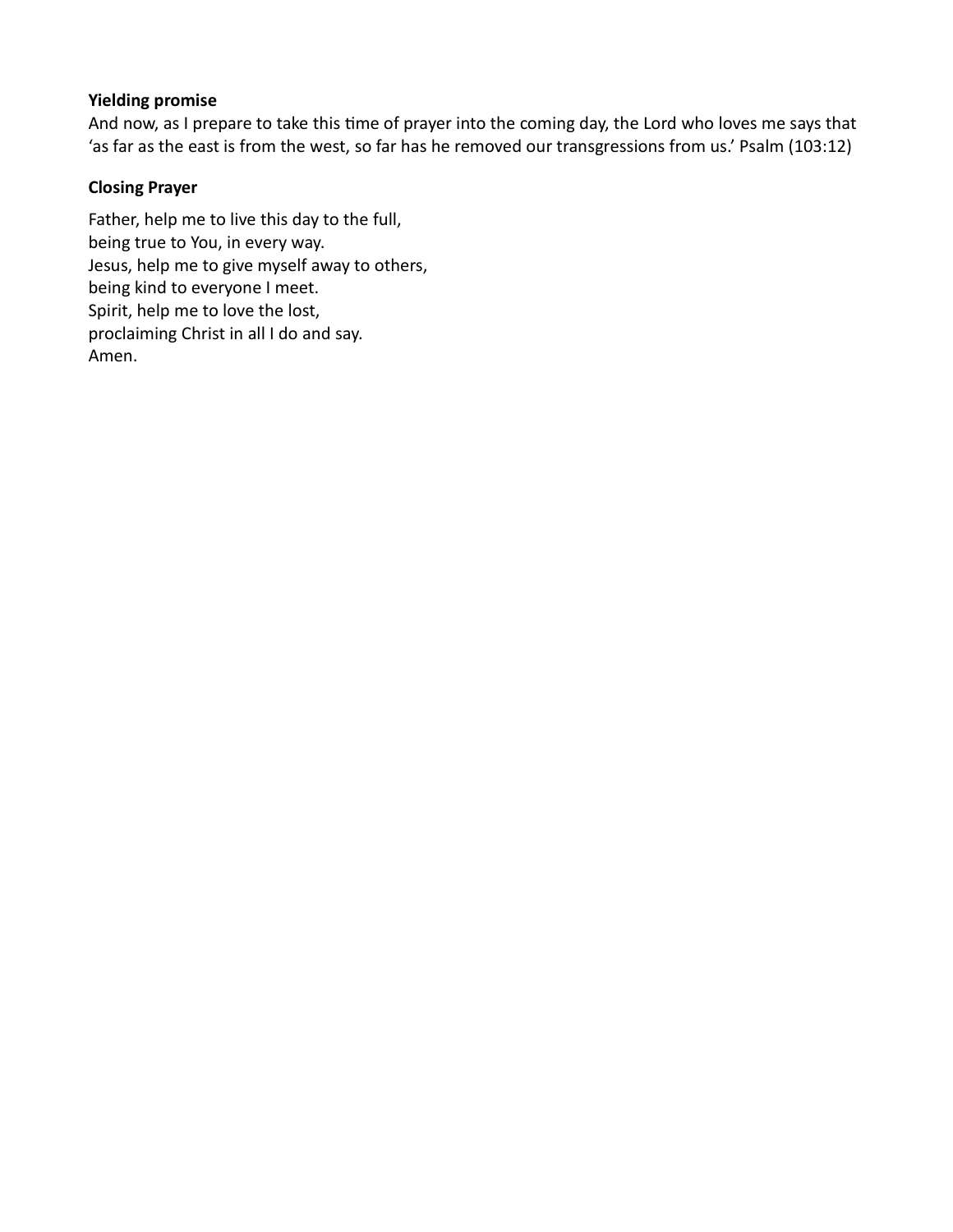# [February 04 2021 \(click for audio\)](https://drive.google.com/file/d/1FNaZnqMmqGvt0qULJ5EgV-8xCGJ7cJvA/view?usp=sharing)

Rosa Parks

Today is Thursday the 4<sup>th</sup> of February, and for the whole of this week we are meditating on just one of the Beatitudes; 'blessed are the peacemakers, for they will be called children of God'. (Matthew 5:9 NIV UK)

As regular users of the Lectio 365 app will know, we occasionally take a break from our daily rhythm to reflect on the life of a hero of faith. Today isn't really a break at all though, because we're celebrating the birthday of a true peacemaker, Rosa Parks.

# Pause

As I enter prayer now, I pause to be still; to breathe slowly; to re-center my scattered senses upon the presence of God.

# Pause and pray

# Prayer of Approach

Father God, open my eyes, stir my heart and teach me how to 'act justly and to love mercy and to walk humbly' with You today (Micah 6:8).

# Rejoice and Reflect

I rejoice in God's strength and safety, joining with the ancient praise of all God's people in the words of Psalm 62…

Let all that I am wait quietly before God, for my hope is in him. He alone is my rock and my salvation, my fortress where I will not be shaken. My victory and honor come from God alone. He is my refuge, a rock where no enemy can reach me. O my people, trust in him at all times. Pour out your heart to him, for God is our refuge Psalm 62:5-8 (NLT)

# Pause and pray

On the 1<sup>st</sup> of December 1955, Rosa Parks' polite refusal to give up her bus seat to a white man in Montgomery, Alabama, USA, sparked a protest movement that changed the United States of America.

Rosa's journey that Thursday began like many others. She finished work, boarded a bus home, and sat just behind the seating reserved for white passengers. After a few stops, the bus began to fill up. When the driver saw a white man standing, he told Rosa, and three other African Americans, to give up their seats.

Rosa refused.

The police arrived and told her that if she didn't move, she would be arrested. Rosa defied cultural, legal and social pressure by simply responding, 'You may do that.'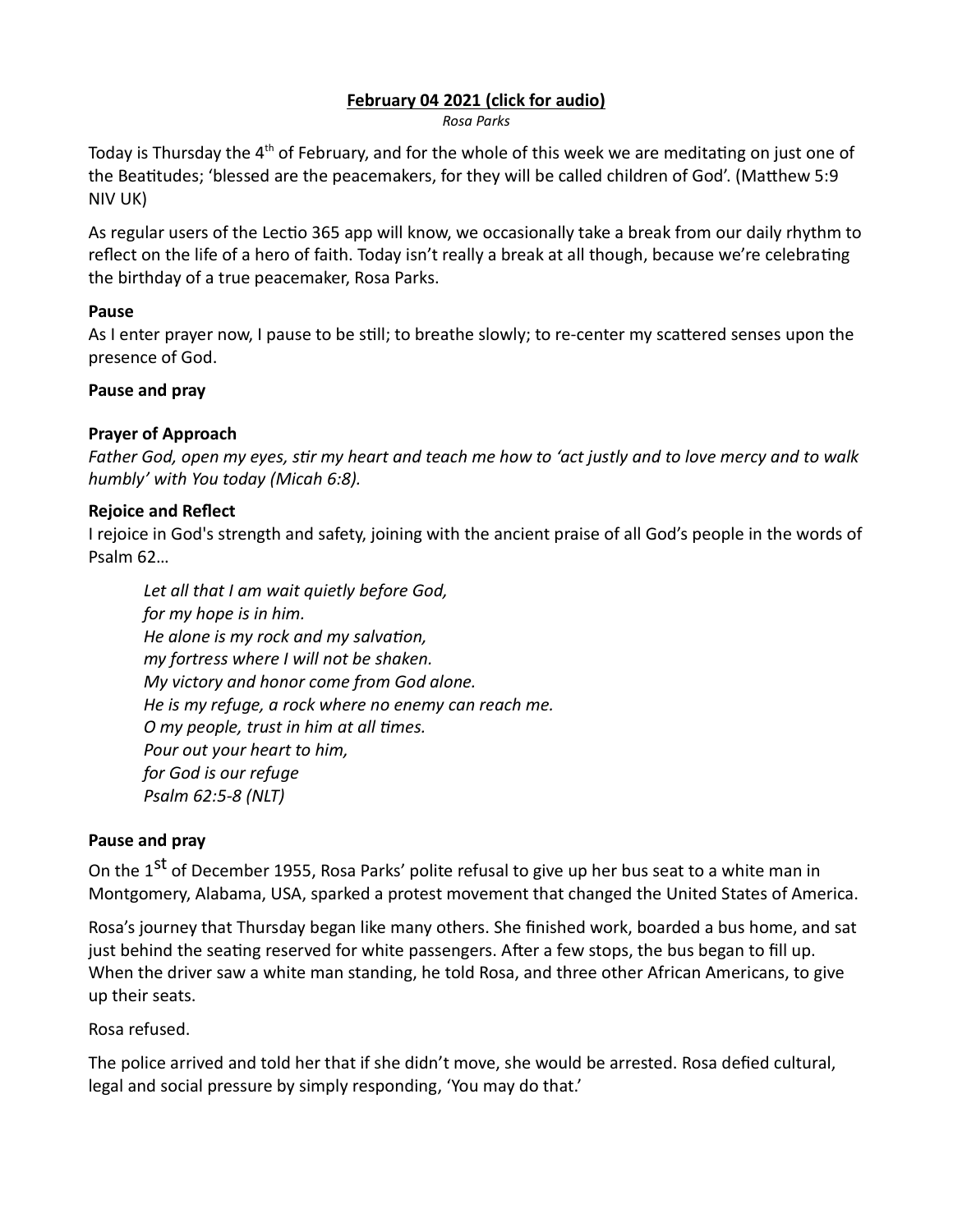Inspired by Rosa's arrest, the Montgomery bus boycott began and lasted more than a year. This simple act of nonviolent protest attracted national attention and eventually resulted in changes to the laws of the land.

Sharing her memories of that famous day to the Academy of Achievement's 1995 gathering in Virginia, USA, Rosa Parks said, 'As I look back on those days, it's just like a dream and the only thing that bothered me was that we waited so long to make this protest, and to let it be known that wherever we go, all of us should be free and equal and should have all opportunities that others should have.'\* \*hƩps://youtu.be/bqiQqM9nQ0U

# Ask

Rosa Parks stood (or in this case, remained seated) for what was right. She acted justly and she did it with humility.

Lord Jesus, what are you asking me to stand for? If an opportunity arises for me to act justly today, even if it feels like a small thing, please give me the courage to stand (or sit) for what is right.

# Pause and pray

As I think about my community and my nation, who am I aware of that is experiencing oppression and discrimination today?

Lord Jesus, teach me to pray, and show me what I can do, to change this.

# Pause and pray

# Yield

The author Parker J. Palmer wrote: 'You and I may not have Rosa Park's particular battle to fight... But if the Rosa Parks story is to help us discern our own vocations, we must see her as the ordinary person she is. That will be difficult to do because we have made her into super-woman – and we have done it to protect ourselves. If we can keep Rosa Parks in a museum as an untouchable icon of truth, we will remain untouchable as well: we can put her up on a pedestal and praise her, world without end, never finding ourselves challenged by her life.'\*\*

\*\*Let your life speak: Listening for the voice of vocation by Parker J. Palmer, Pg. 35.

Many issues of injustice seem too big for me to tackle. What difference can I make to human trafficking, the exploitation of factory workers, or the devastating effects of climate change around the world? I feel overwhelmed by all of this, paralyzed because I can't do everything, and so I do nothing.

When Rosa Parks made the brave decision to stay seated, she didn't know the domino effect that it would have. She made a simple choice, the only one available to her in that moment – she made the stand she could. And God used that choice, that simple act, to bring the civil rights movement to the attention of her nation.

# Pause and pray

# Yielding Prayer

Lord, I confess that I sometimes allow the enormity of injustice to paralyze me. Guide me as I read, as I shop, as I pray, as I work and as I interact with others. Show me the battles You want me to fight to see Your kingdom come and Your will be done for all people.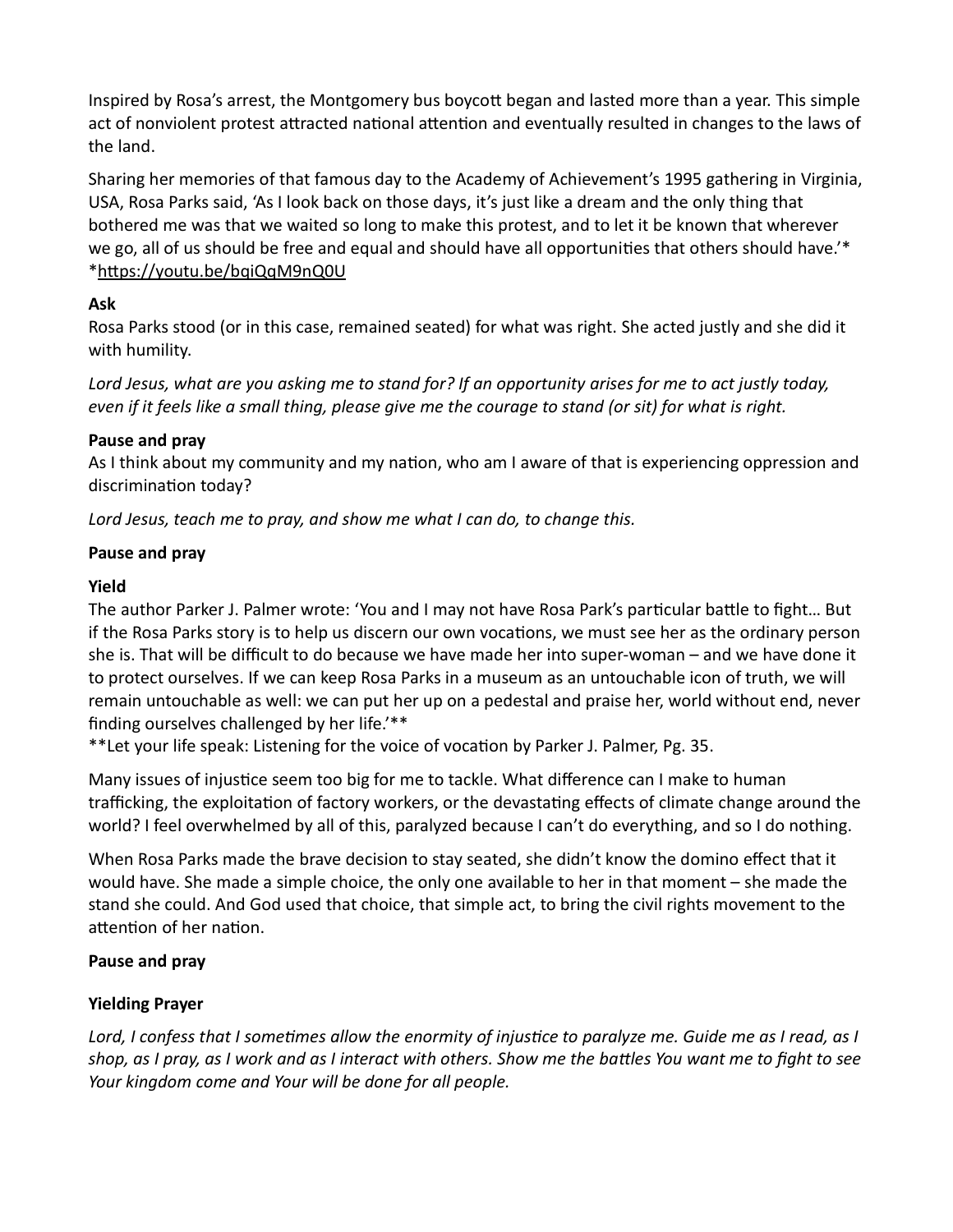# Yielding Promise

And now, as I prepare to take this time of prayer into the coming day, the Lord who loves me says in Psalm 62 that 'he alone is my rock and my salvation, my fortress where I will not be shaken.' Psalm 62:6

# Closing Prayer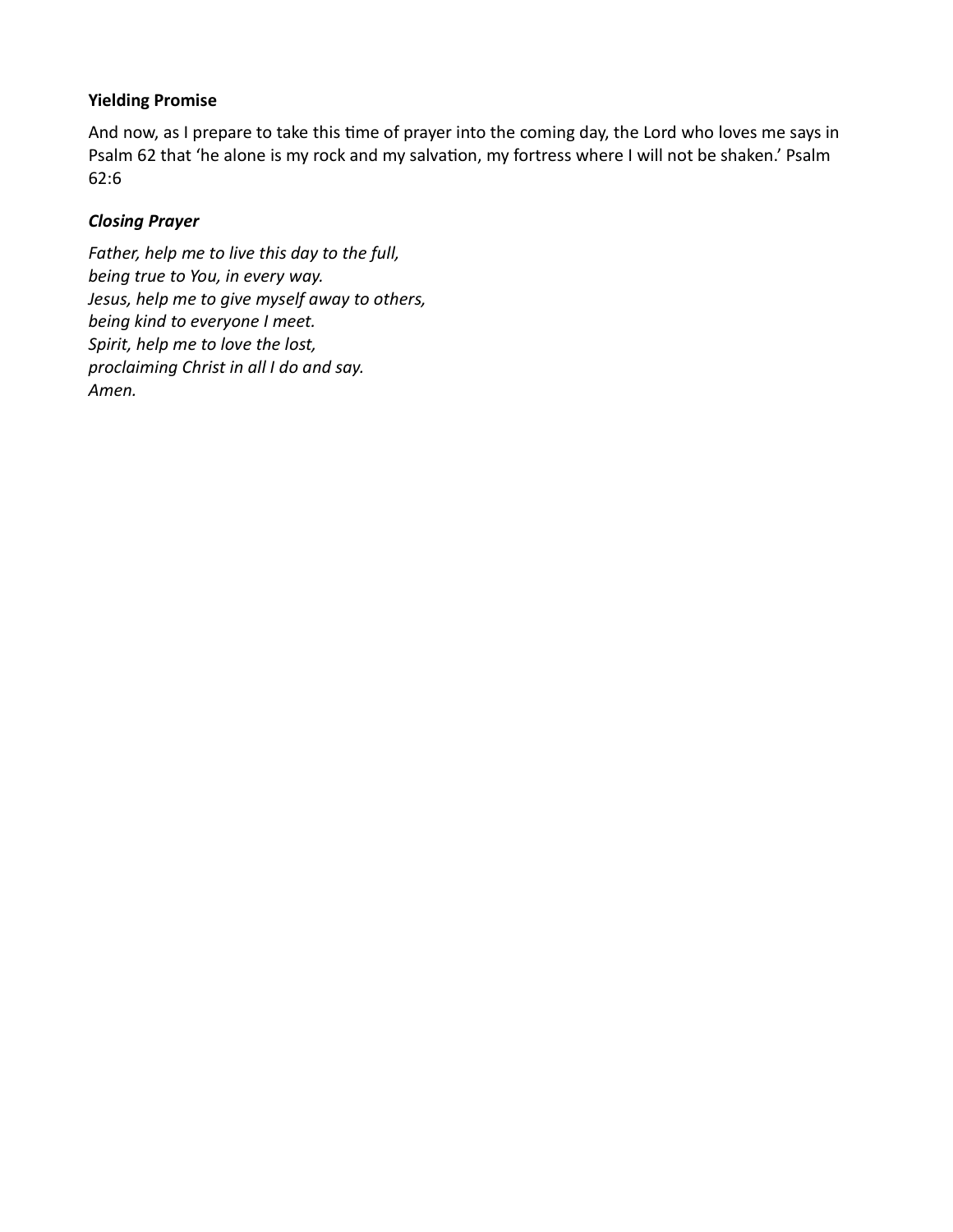# [February 05 2021 \(click for audio\)](https://drive.google.com/file/d/1PnooSR5lNtn5hHBGH5SGLwfUt2bqqWlD/view?usp=sharing)

Peacemakeers and Troubolemaqkers

Today is Friday the  $5<sup>th</sup>$  of February and we are continuing to meditate on the beatitudes; the blessings that lay the foundation for Jesus' transformative message, known as 'the Sermon on the Mount'.

Together we are exploring some of the ways that Jesus taught and embodied each of the beatitudes, and how we can follow him and live in a radically different way.

#### Pause

As I enter prayer now, I pause to be still; to breathe slowly; to re-center my scattered senses upon the presence of God.

#### Pause and pray

#### Prayer of approach

God of every blessing, in this new season I invite You to shape my soul with Your words and inspire my life through Your works. Teach me to walk in the way of blessing.

#### Rejoice and Reflect

I rejoice in God's greatness today, joining with the ancient praise of all God's people in the words of Psalm 40…

Please, Lord, rescue me! Come quickly, Lord, and help me. May those who try to destroy me be humiliated and put to shame. May those who take delight in my trouble be turned back in disgrace. Let them be horrified by their shame, for they said, "Aha! We've got him now!" But may all who search for you be filled with joy and gladness in you. May those who love your salvation repeatedly shout, "The Lord is great!" Psalm 40:13-16

Today, as I continue to reflect on what Jesus' taught and demonstrated about being peacemakers, I am considering how this compares with the way of the world.

[Jesus said] 'Peace I leave with you; my peace I give you. I do not give to you as the world gives. Do not let your hearts be troubled and do not be afraid.' John 14:27 (NIV UK)

It's no wonder that hearts are troubled and afraid, when people are so openly offensive towards one another and others are so easily offended, especially online. These days, it seems easier to use words to make trouble instead of make peace.

In his letter, James warns about the trouble that words can cause. 'The tongue is a fire, a world of evil among the parts of the body. It corrupts the whole person…' (James 3:6 NIV UK) And then the Apostle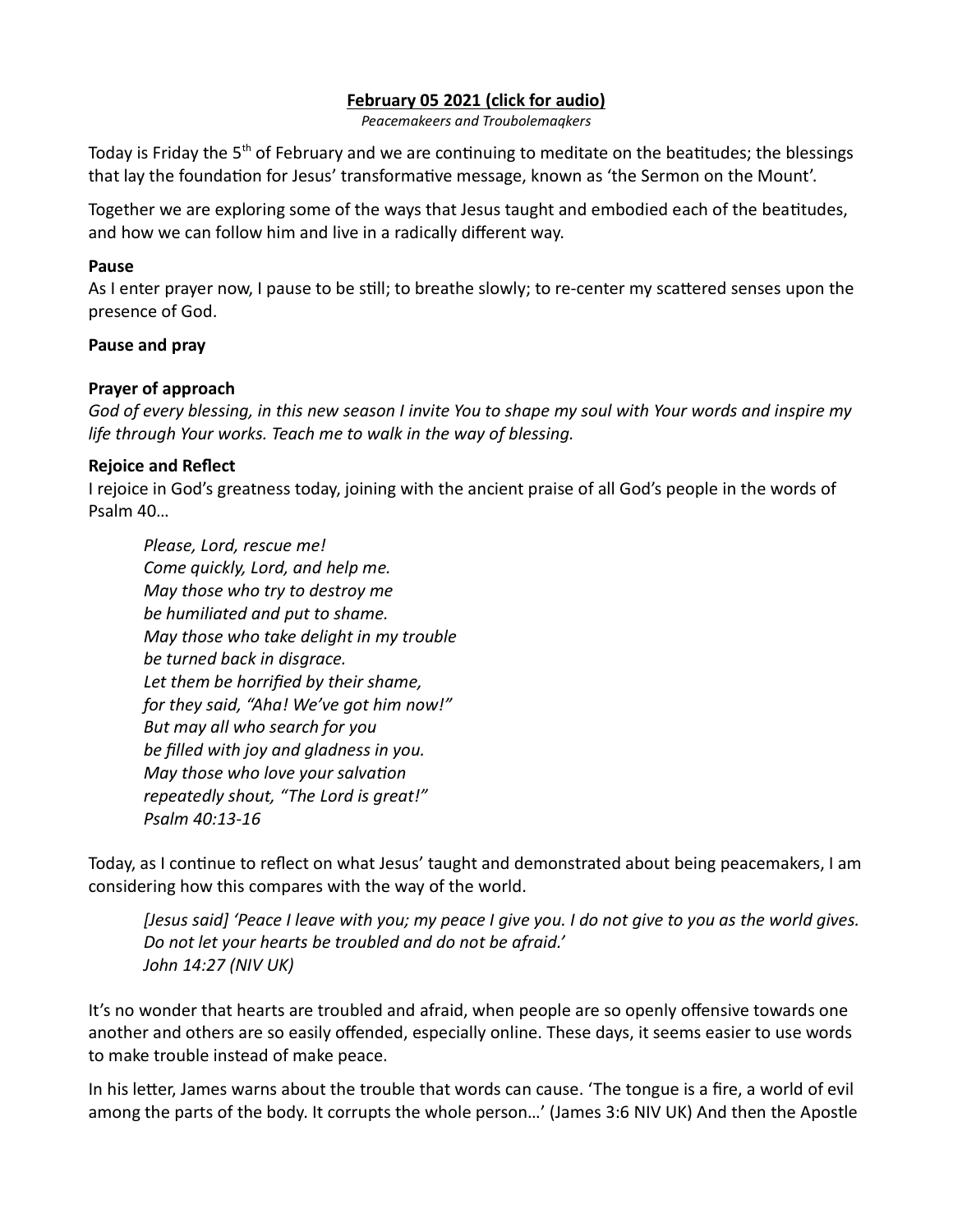Paul says this, 'If you bite and devour each other, watch out or you will be destroyed by each other.' (Galatians 5:15)

These words could be written to the world today, and perhaps particularly to the world of social media.

# Ask

As I think about the day ahead, how can I use my words to be a peacemaker for others, particularly on social media? Jesus, how can I be a safe, calming presence?

# Pause and pray

I think about celebrities and politicians, people on my Facebook feed, even members of my own family who stir up trouble, whether they mean to or not. Lord Jesus, I bless them and I ask You to give them Your peace today

# Pause and pray

# Yield

As I return to the passage, I open my ears to hear Your Word, and my heart to yield to Your will once again.

[Jesus said] 'Peace I leave with you; my peace I give you. I do not give to you as the world gives. Do not let your hearts be troubled and do not be afraid.' John 14:27 (NIV UK)

The Apostle Paul introduces every one of his letters with the phrase 'grace and peace be with you...' (e.g. Romans 1:7, Galatians 1:3, Philippians 1:2) and it's always that way round. Grace then peace.

It's possible that the words just sound better in that order, but I wonder if there's more to it than that? As I receive the grace of God at the foot of the cross of Christ, only then can I truly experience peace for myself and make peace for others.

# Pause and pray

# Yielding Prayer

Jesus, Prince of Peace, I receive your grace and peace, and I use a line from one of David's Psalms as my prayer of yielding today. 'Set a guard over my mouth, Lord; keep watch over the door of my lips…' (Psalm 141:3) and keep watch over my fingertips on my phone too.

# Yielding Promise

And now, as I prepare to take this time of prayer into the coming day, the Lord who loves me says in the book of James that 'peacemakers who sow in peace raise a harvest of righteousness' (James 3:18).

# Closing Prayer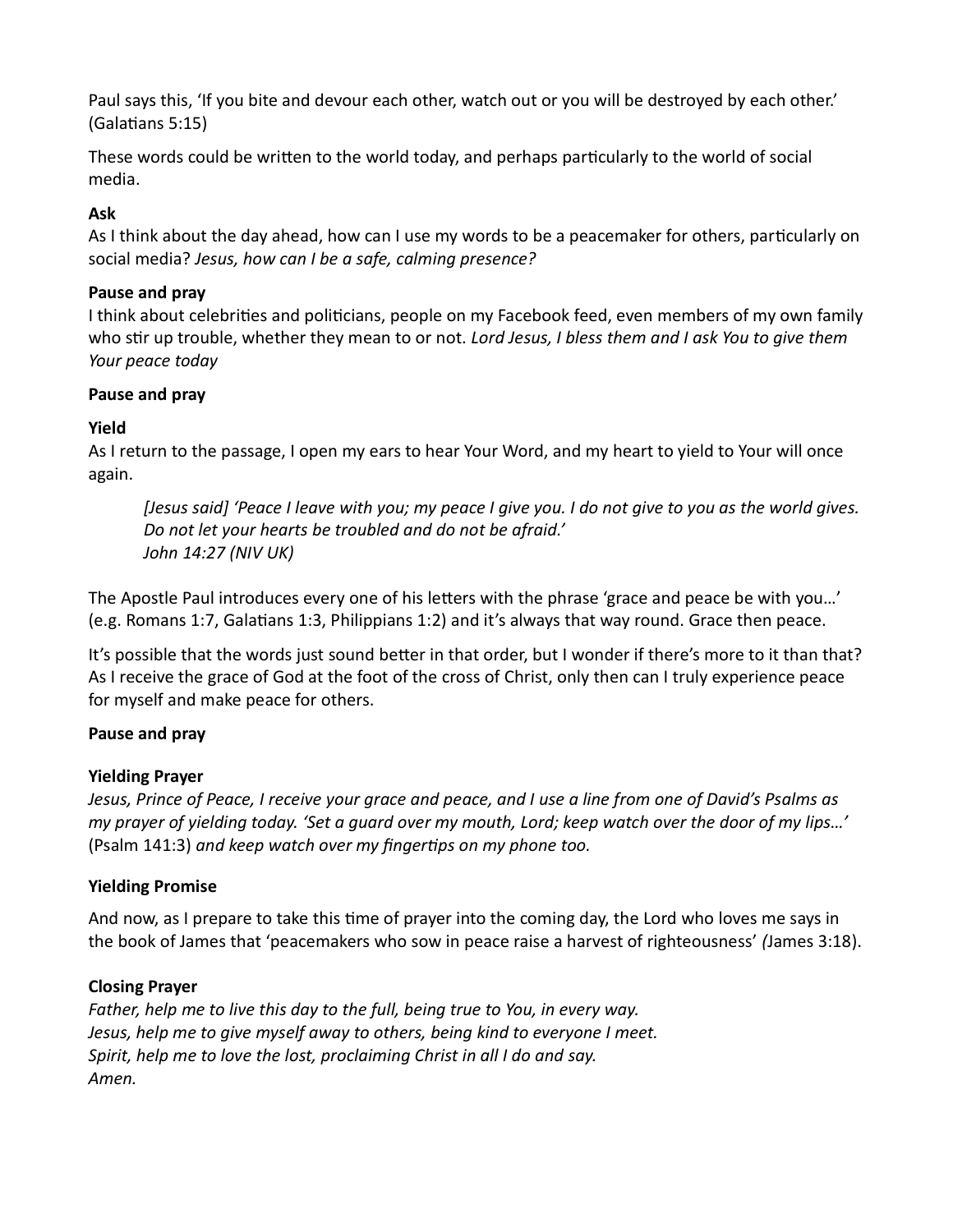# [February 06 2021 \(click for audio\)](https://drive.google.com/file/d/1rntRENZ3dJN-gPhErqvbYo8mRFZ00d6F/view?usp=sharing)

Seeing Others

Today is Saturday the  $6<sup>th</sup>$  of February, and we are continuing to meditate on the beatitudes; the blessings that lay the foundation for Jesus' transformative message, known as 'the Sermon on the Mount'.

Together we are exploring some of the ways that Jesus taught and embodied each of the beatitudes, and how we can follow him and live in a radically different way.

#### Pause

As I enter prayer now, I pause to be still; to breathe slowly; to re-center my scattered senses upon the presence of God.

#### Pause and pray

#### Prayer of Approach

God of every blessing, in this new season I invite You to shape my soul with Your words and inspire my life through Your works. Teach me to walk in the way of blessing.

# Rejoice and Reflect

I rejoice in God's goodness today, joining with the ancient praise of all God's people in the words of Psalm 34…

Taste and see that the Lord is good. Oh, the joys of those who take refuge in him! Does anyone want to live a life that is long and prosperous? Then keep your tongue from speaking evil and your lips from telling lies! Turn away from evil and do good. Search for peace, and work to maintain it. Psalm 34:8,12-14 (NLT)

Today, in my final reflection on what Jesus' taught and demonstrated about being peacemakers, I am considering the story of Zacchaeus, who climbed a tree so that he could see Jesus, and to his surprise, was seen by Jesus. 'Come down,' Jesus called to him, 'I must stay at your house today.'

All the people saw this and began to mutter, 'He has gone to be the quest of a sinner.' But Zacchaeus stood up and said to the Lord, 'Look, Lord! Here and now I give half of my possessions to the poor, and if I have cheated anybody out of anything, I will pay back four times the amount.' Jesus said to him, 'Today salvation has come to this house, because this man, too, is a son of Abraham.'

Luke 19:7-9 (NIV UK)

Peacemaking begins with seeing people - seeing them the way that God sees them. And Luke seems to want to make this point in his retelling of this story.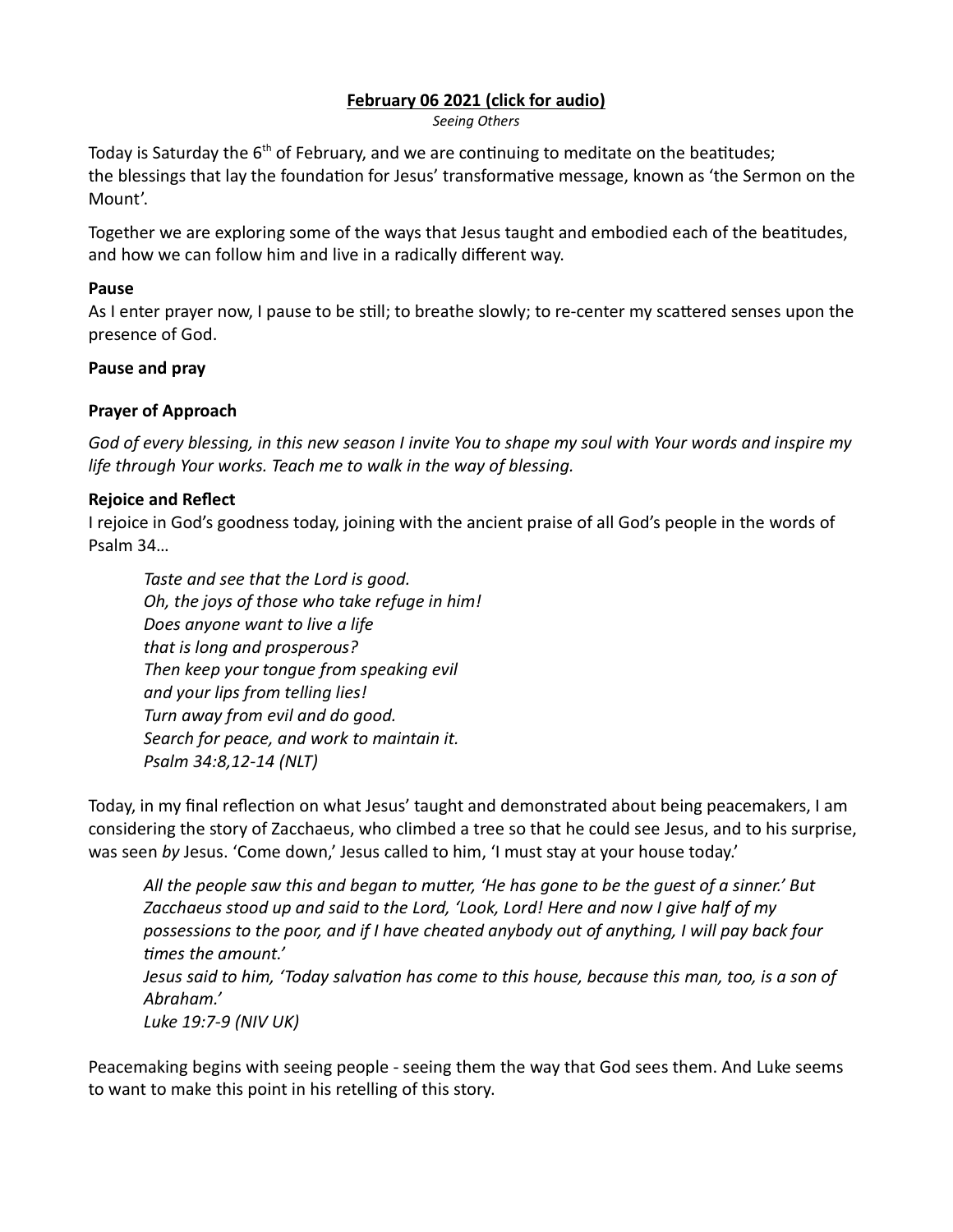Zaccaeus wanted to see Jesus, but he didn't expect to be seen by Jesus. The Pharisees saw that Jesus was going to Zacchaeus's house, and it made them angry. When Jesus got there, Zacchaeus demanded, 'Look! I will live differently.' And then Jesus responded with these incredible words, 'See, this is a Son of Abraham.'

Can you see him? He's not 'other', he's one of us.

# Ask

I pause and think about my own family, my household, my local network of friends.

Loving Father, I place my hands over my eyes and I ask You to open them, really open them - help me to see what You see when I look at people today, whether that's in person or on a screen.

# Pause and pray

I think about specific groups of people who seem unable to see or hear each other. Maybe people from different racial groups, cultures or political perspectives. Maybe cliques and teams where I work. Maybe even those who disagree within the Church.

Jesus, Prince of Peace, help us to see others the way You do. Raise up peacemakers in all of these situations. And show me what I can do too.

# Pause and pray

# Yield

As I return to the passage, I open my ears to hear Your Word, and my heart to yield to Your will once again.

All the people saw this and began to mutter, 'He has gone to be the guest of a sinner.' But Zacchaeus stood up and said to the Lord, 'Look, Lord! Here and now I give half of my possessions to the poor, and if I have cheated anybody out of anything, I will pay back four times the amount.' Jesus said to him, 'Today salvation has come to this house, because this man, too, is a son of Abraham.' Luke 19:7-9 (NIV UK)

Seeing the other as 'one of us' leads towards reconciliation. And this, writes the Apostle Paul, is the ministry that Christ gave us (2 Corinthians 5:18).

This is what it means to be peacemakers. God reconciled me (and the whole cosmos!) to himself through Christ, and then God commissioned me to join in with this ministry of reconciliation. Reconcile people, reconcile the world. Bring it all back together, in Christ. Make peace. Make all things whole. Make shalom.

# Pause and pray

# Yielding Prayer

Wow. Thank you for reconciling me to Yourself in Christ. You did this. It wasn't me, it was You. All You. I yield to your great love and Your grand plan, and I gladly receive Your call… to be a peacemaker, an agent of reconciliation. To bring people, all things back to You, Jesus.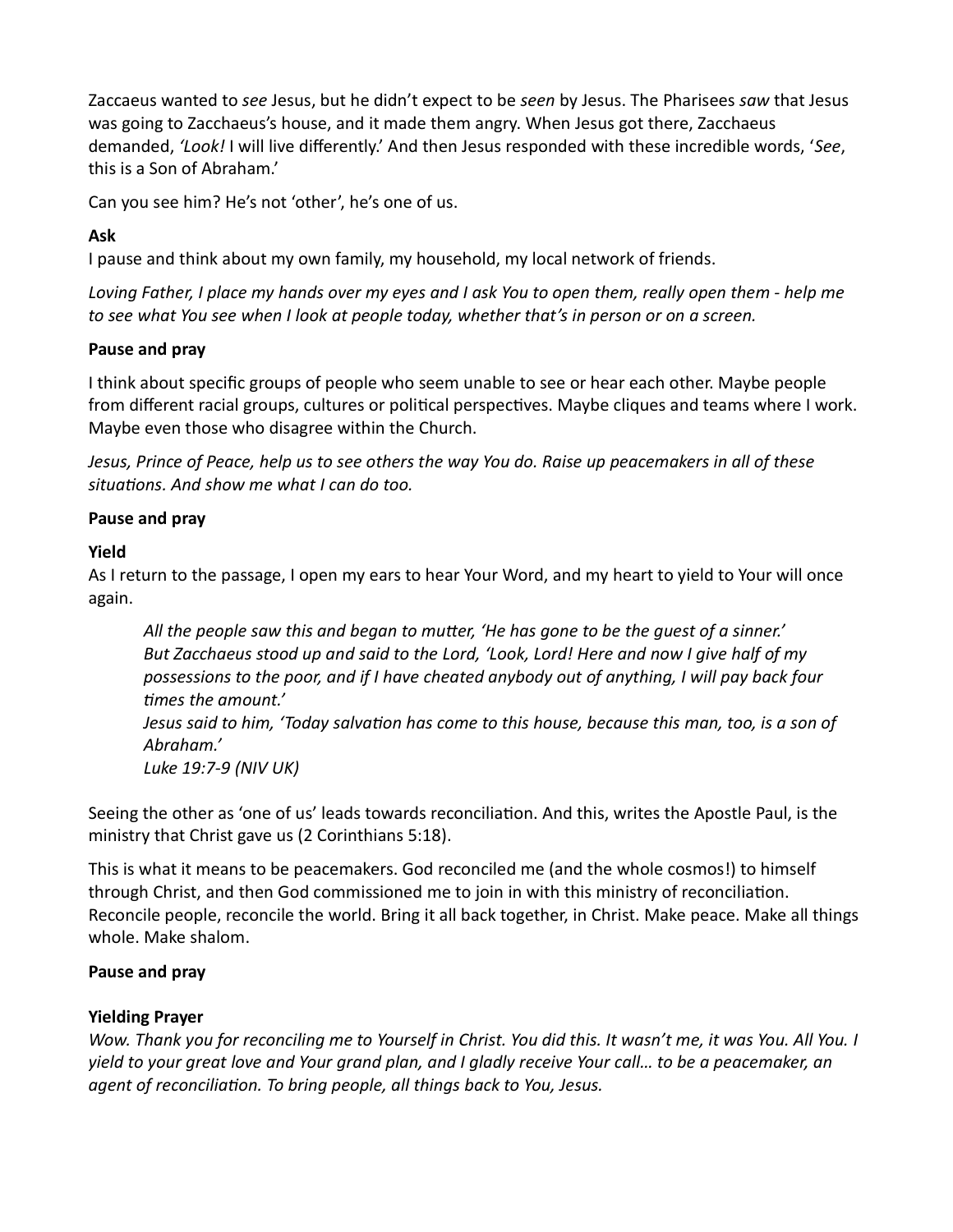# Yielding Promise

And now, as I prepare to take this time of prayer into the coming day, the Lord who loves me says in Colossians that 'he has reconciled [me] by Christ's physical body through death to present [me] holy in his sight…' (Colossians 1:22 NIV)

# Closing Prayer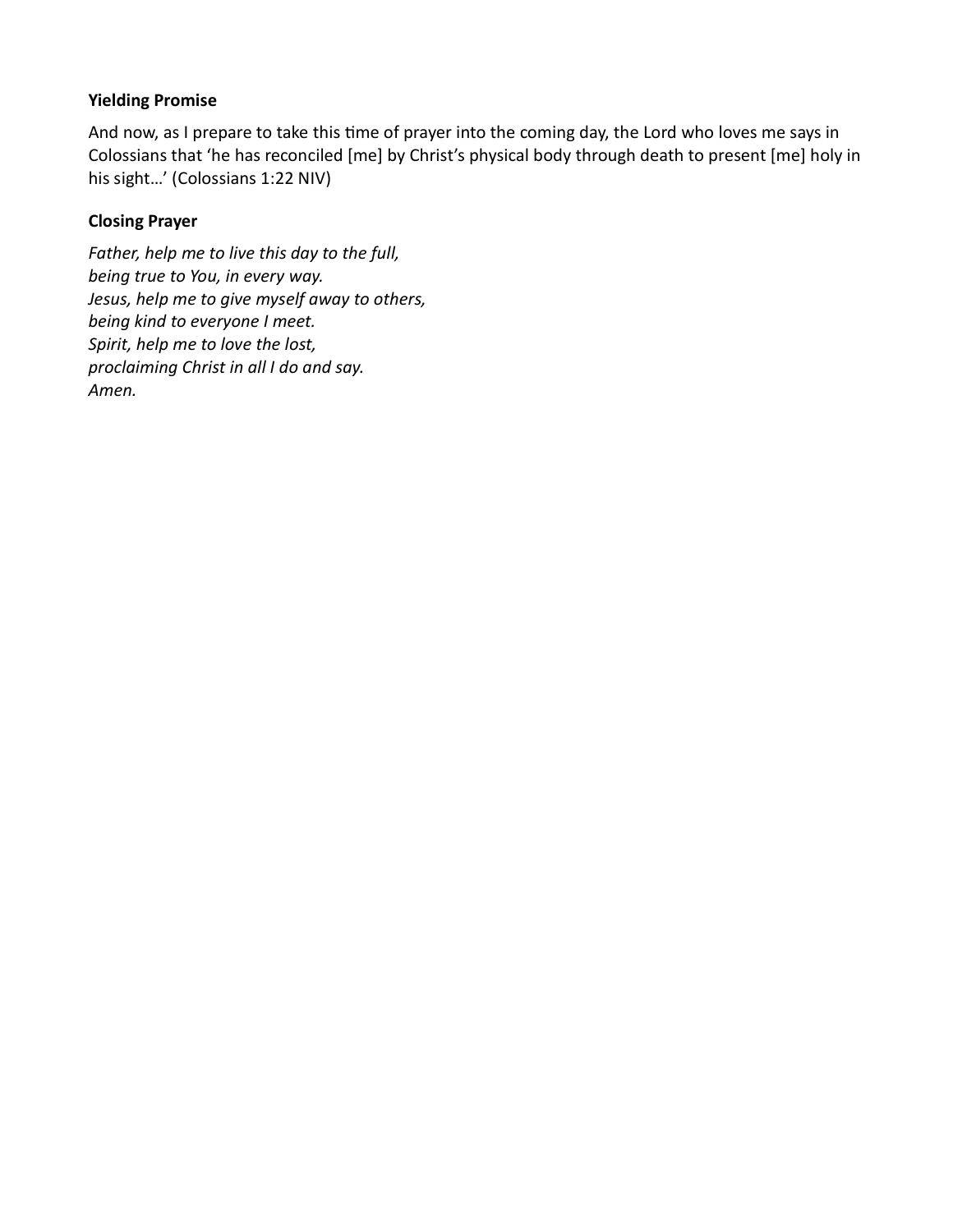# [February 07 2021 \(click for audio\)](https://drive.google.com/file/d/11QvdCxmYpg80gJVKDj-dPEHqP6le5crk/view?usp=sharing)

Rest in the Blessing – A Sabbath Prayer

It's Sunday the  $7<sup>th</sup>$  of February and today we leave our usual P.R.A.Y rhythms behind and pray in a simpler way, on this day of rest.

'Sabbath Ɵme," says Wayne Mueller, "assumes that if we step back and rest, we will see the wholeness in it all. We will naturally apprehend the good in how things are, taste the underlying strength, beauty, and wisdom that lives even in the difficult days, take delight in the gift and blessing of being alive.'\* \* Muller, Wayne. Sabbath: Finding Rest, Renewal, and Delight in Our Busy Lives (p. 42). Random House Publishing Group. Kindle Edition.

In this season as I am focusing on the Beatitudes, I choose this Sabbath day to rest in the blessings...

Today I rest in the blessing of poverty of spirit. God, I am small and You are great. I am weak and You are powerful. I have everything I need in You. I rest knowing that it is your good pleasure to give me the kingdom

#### Pause and pray

Today I rest in the blessing of mourning. I rest in the embrace of the Father of Compassion and the God of all comfort. I know that I can 'walk all the way into my sadness'\*\* and find Your presence there. \*\* Ruth Haley Barton. Course notes the Transforming Center

#### Pause and pray

Today I rest in the blessing of meekness. I don't have to fight to make my own way. Shout to make my voice heard. Jesus, You go before me. You prepare a place for me. I rest knowing that the earth is my inheritance.

#### Pause and Pray

**Today I rest in the blessing of hunger.** I join with the groaning of the Holy Spirit (Romans 8:26) and hold my longing for a world where you make all things right and all things new, and give voice to my cry, 'Come, Lord Jesus.' (Rev. 22:20)

#### Pause and pray

Today I rest in the blessing of your mercy. 'Because of Your great love for me, You, who are rich in mercy, made me alive with Christ even when I was dead in transgressions – it is by grace I have been saved' (Ephesians 2:4-5).

#### Pause and pray

Today I rest in the blessing of purity of heart. Jesus you have my attention. You have my affection. You have my allegiance

#### Pause and pray

Today I rest in the blessing of peacemaking. Good, good Father, you are gathering us, your children together. Prince of Peace, by Your Spirit you are expanding your rule and reign in and through me.

#### Pause and pray

Today I even rest in the blessing of being persecuted because of righteousness. 'I want to know Christ  $-$ yes, to know the power of his resurrection and participation in his sufferings, becoming like him in his death, and so, somehow, attaining to the resurrection from the dead' Philippians  $3:10-11$ .

#### Pause and pray